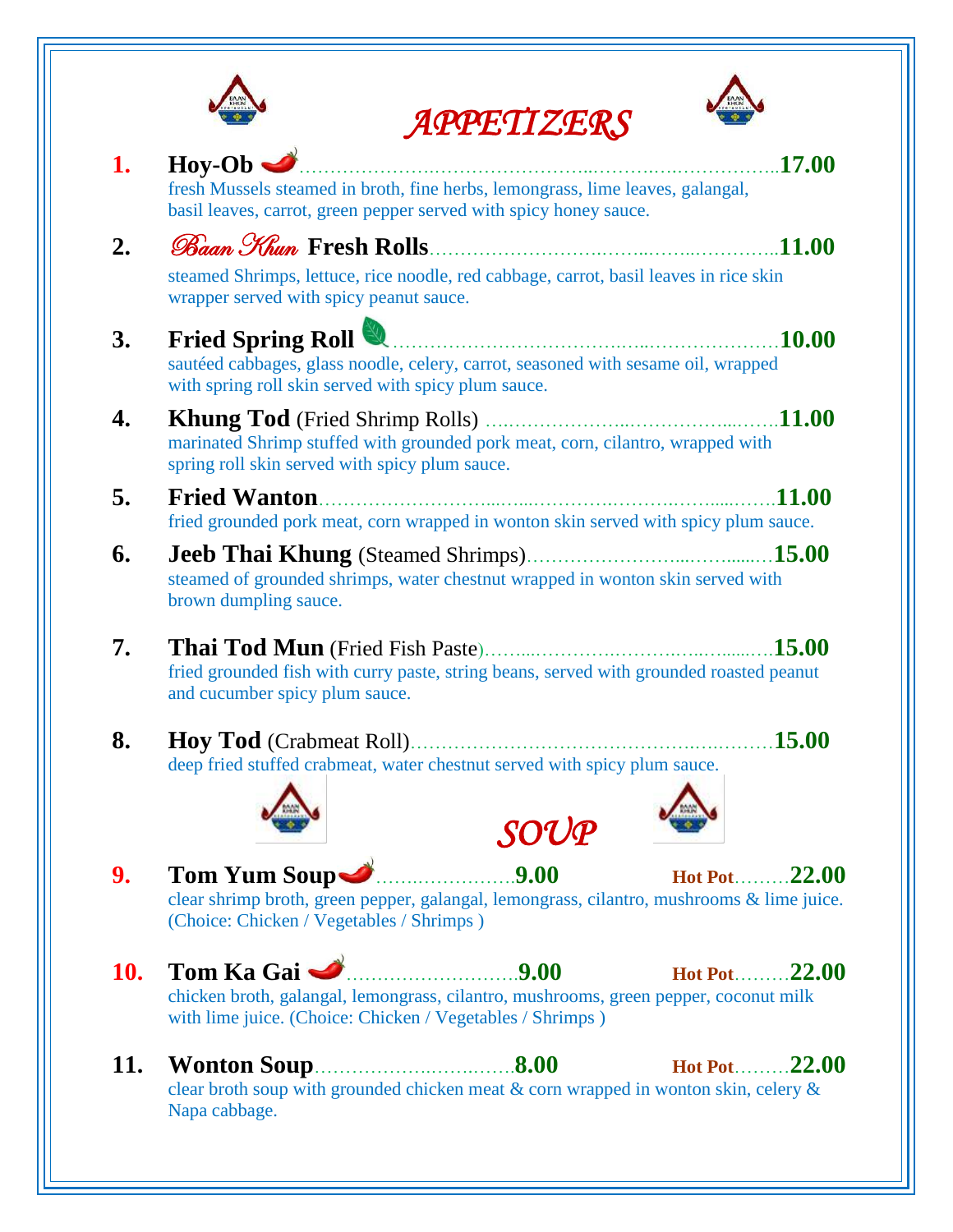



# *SALADS*

|            | <i>SALAVS</i>                                                                                                                                                                                               |
|------------|-------------------------------------------------------------------------------------------------------------------------------------------------------------------------------------------------------------|
| <b>12.</b> | Yum Talay (Mixed Seafoods Salad)<br>19.00<br>mixed Seafoods combinations, cucumber, tomatoes, red onions, cilantro, scallions,<br>green pepper tossed with chili paste and spicy seafood honey lime juice.  |
| 13.        | <b>Yum Phak</b><br><b>19.00</b>                                                                                                                                                                             |
|            | grilled Jumbo Shrimps, avocado, romaine, carrots, tomatoes, cucumber, cashew nuts,<br>red onions, green pepper, red cabbage, cilantro, scallions, spicy peanut sauce and spicy<br>seafood honey lime sauce. |
| <b>14.</b> | 15.00<br><b>Som Tum Thai</b> (Papaya Salad)<br>fresh sliced Green Papaya, tomatoes, string beans, roasted peanuts seasoned with<br>hot chili, fresh garlic and lime juice.                                  |
| <b>15.</b> | 19.00<br><b>Yum Moo Yor</b> (Pork Rolls Salad)<br>Pork rolls, cucumber, tomatoes, red onions, cilantro, scallions, with chili paste and spicy<br>seafood honey lime juice.                                  |
| <b>16.</b> | <i>Baan Khun</i> Salad<br>11.00                                                                                                                                                                             |
|            | fresh lettuce, carrot, cucumber, tomatoes, red cabbage with <b>Baan Khun</b> dressings<br>made from coconut milk & grounded roasted peanuts sauce.                                                          |
|            | <b>FRIED RICE</b>                                                                                                                                                                                           |
|            | with Choice of :<br><b>Chicken, Pork, Beef, Mixed Vegetables19.00</b><br><b>Shrimp, Squid or Mixed Seafoods</b><br>.21.00                                                                                   |
| 17.        | <b>Fried Rice with Pineapple</b>                                                                                                                                                                            |
|            | stir-fried rice with Choice, egg, Pineapple, scallions with <i>Baan Khun</i> fried rice sauce.                                                                                                              |
| <b>18.</b> | <b>Spicy Basil Fried Rice</b><br>stir-fried rice with Choice, egg, scallions, basil leaves, Chili powder & Thai Basil sauce.                                                                                |
| <b>19.</b> | Tom Yum Fried Rice Khung (Shrimps)<br>sautéed Jumbo Shrimps with rice, egg, lime leaves, lemongrass, scallions, basil leaves<br>with owned made Tom Yum Chili paste.                                        |

## **20. Curry Fried Rice**

stir-fried rice with Choice, egg, Curry powder, scallions, basil leaves with owned made Baan Khun fried rice sauce.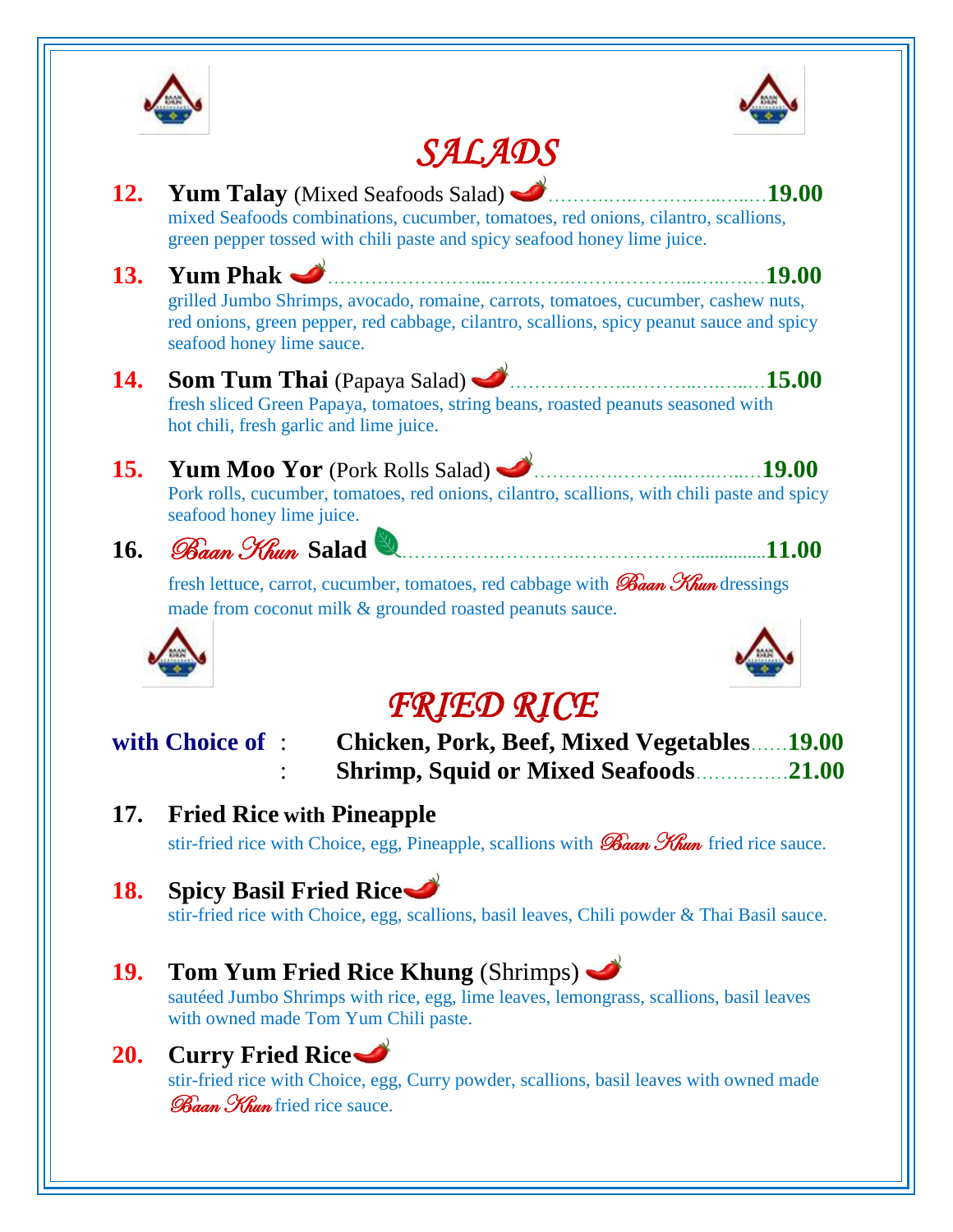



# *ENTRÉES*

| with Choice of : | <b>Chicken, Pork, Beef, Mixed Vegetables23.00</b> |  |
|------------------|---------------------------------------------------|--|
|                  |                                                   |  |
|                  | <b>Shrimp, Squid or Mixed Seafoods29.00</b>       |  |
|                  |                                                   |  |

#### **21. Basil**

choice with basil leaves, green pepper, string beans, carrot, mushrooms, onions with **Baan Khun** chili paste and Basil sauce.

### **22. Ginger & Cashew Nuts**

choice with sliced fresh ginger, cashew nuts, green pepper, carrot, baby corn, broccoli, mushrooms, celery, onions and scallions with  $\mathcal{B}_{\text{diam}}$   $\mathcal{H}_{\text{turn}}$  chili paste and Cashew nuts Ginger sauce.

### **23. Eggplant Garlic**

choice with basil leaves, green pepper, eggplant, string beans, carrot, onions, mushrooms, with  $\mathscr{B}$ aan  $\mathscr{H}$ un chili paste and Basil Garlic sauce.

#### **24. Red Curry**

choice with bamboo shoots, eggplant, green pepper, carrot, string beans, basil leaves, coconut milk in Red curry sauce.

### **25. Green Curry**

choice with bamboo shoots, eggplant, green pepper, carrot, string beans, basil leaves, coconut milk in rich herbal Green curry sauce.

## **26. Panang Curry**

choice with string beans, lime leaves, green pepper, carrot, coconut milk in light sweet Panang curry sauce.

#### **27. Masaman Curry**

choice with onions, potatoes, roasted peanut, string beans, carrot, green pepper, avocado, coconut milk in aroma cinnamon Masaman curry sauce.

#### **28. Yellow Curry**

choice with a delighted Southern Thailand style of Yellow Curry paste, onions, green pepper, string beans, carrot.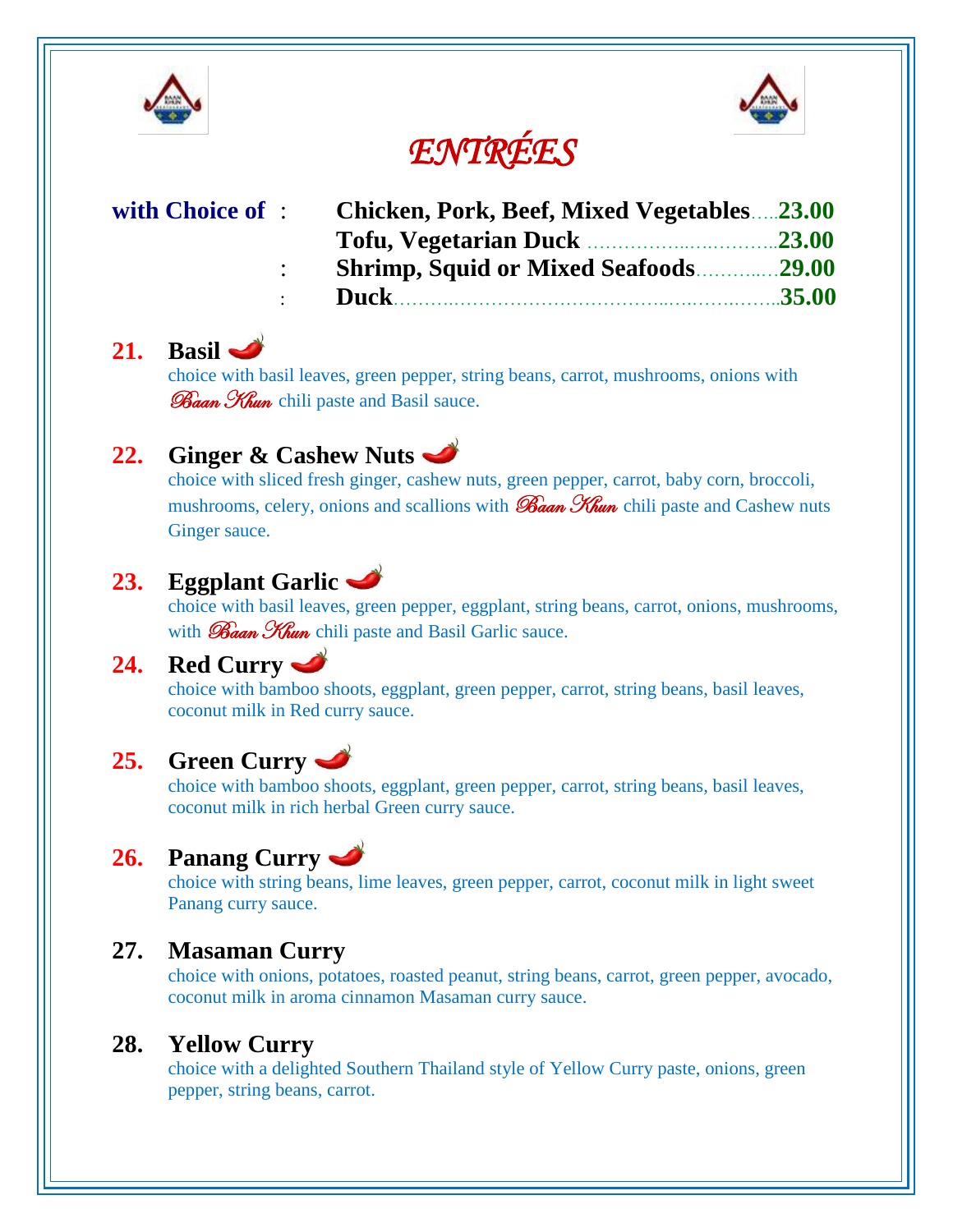



# *NOODLES*

| 29.        | Baan Khun Pad Thai - Chicken/Veges19.00 Shrimps21.00<br>the most popular stir-fried rice noodle with Choice, bean curd, egg, scallions, bean sprouts<br>topped with grounded roasted peanuts and a slice of lime.                                                               |
|------------|---------------------------------------------------------------------------------------------------------------------------------------------------------------------------------------------------------------------------------------------------------------------------------|
| <b>30.</b> | fired wok stir-fried fat noodle with Shrimps in brown sauce, bean curd, egg, scallions,<br>bean sprouts, topped with grounded roasted peanuts and a slice of lime.                                                                                                              |
| <b>31.</b> | Noodle Soup - Beef / Chicken / Pork18.00<br>the <i>Baan Khun</i> specialty of choice, bean sprouts, scallions, cilantro, grounded peanuts,<br>fried garlic with Pad Thai noodle.                                                                                                |
| 32.        | Pad Khi Mau Chicken/Veges19.00 Shrimps21.00<br>stir-fried fat noodle with Choice, bell pepper, carrot, mushrooms, string beans, basil leaves,<br>onions with <i>Baan Khun</i> spicy Basil sauce.                                                                                |
| <b>33.</b> | Green Curry Noodle Chicken/Veges/Tofu/Shrimps21.00<br>steamed ramen noodle with Choice, green pepper, string beans, carrot, eggplant, bamboo<br>shoot, basil leaves with coconut milk in Green curry sauce.                                                                     |
| 34.        | Malaysian Laksa Curry Noodle C(Choice: Fat Noodle / Ramen)21.00<br>a delightful Malaysian curry noodle with jumbo shrimps, fried tofu, fish ball, crabmeat,<br>broccoli, bean sprouts, fried onions, coconut milk in Laksa curry broth, sliced lime served<br>with chili paste. |
| <b>35.</b> | Malaysian Penang Shrimps Noodle <u>Samanan and 21.00</u><br>stir-fried ramen noodle with jumbo shrimps, carrot, green pepper, string beans, mushrooms,<br>onions, basil leaves with <i>Baan Khun</i> spicy sauce.                                                               |
| 36.        | fat noodle, shrimps, fish balls, crabmeat, squid, fried tofu, cilantro, Chinese broccoli, fried<br>garlic, with Yen Ta-Fo pinkish-red pickled bean curd broth.                                                                                                                  |
| <b>37.</b> | Tom Yam Shrimps Noodle Soup <u>Sammann 19.00</u><br>Pad thai noodle, shrimps, cilantro, grounded peanuts, scallions, bean sprouts, basil leaves,<br>fried garlic with Tom Yam broth.                                                                                            |
| <b>38.</b> | stir-fried flat noodle with Choice, fresh Chinese broccoli, egg and Baan Khun Brown<br>sauce.                                                                                                                                                                                   |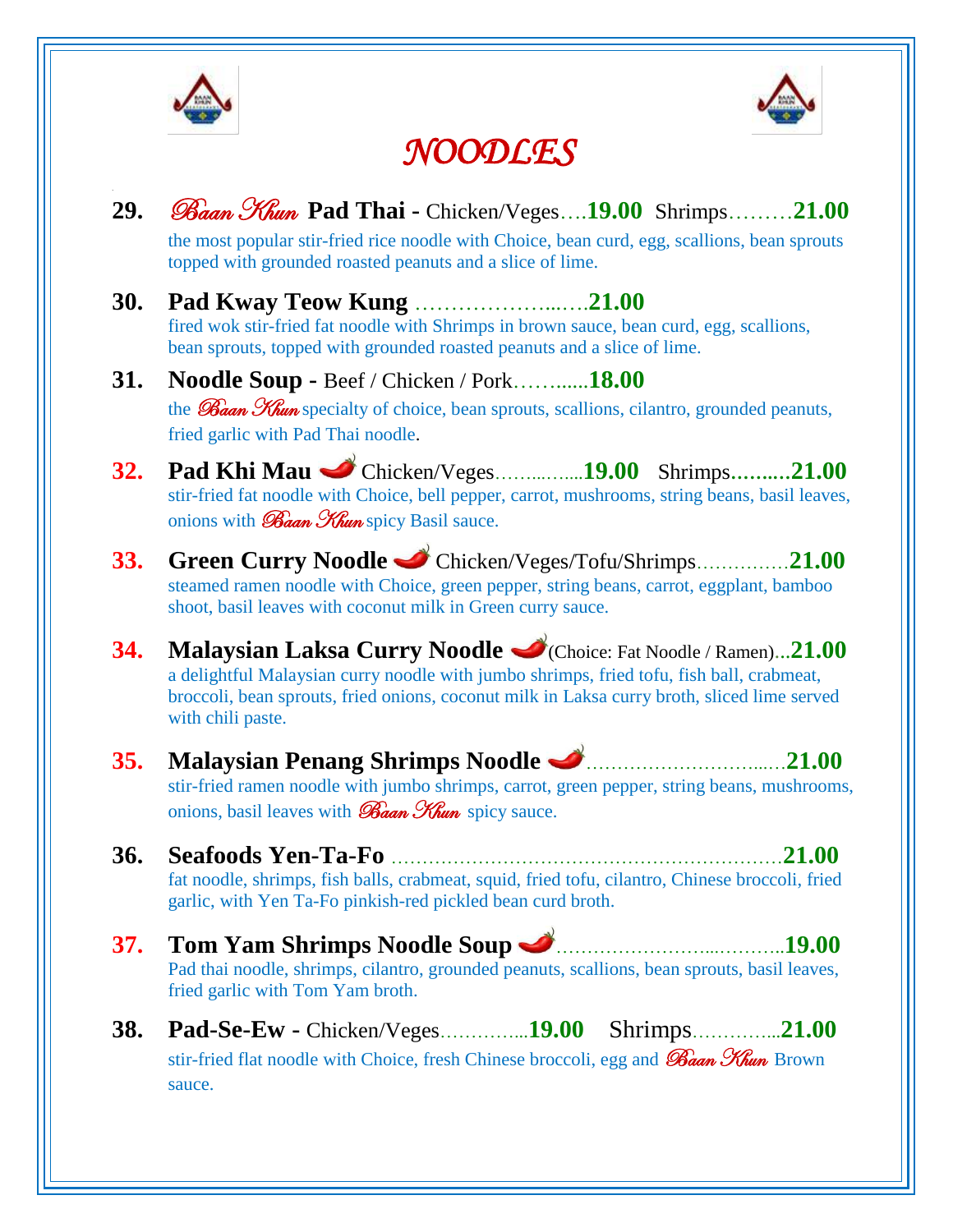| 39. | Spaghettis Kung Curry Circen or Red Curry<br>$\ldots \ldots \ldots 21.00$<br>steamed spaghettis with Jumbo Shrimps, bamboo shoot, eggplant, bell pepper, carrot and<br>string beans, basil leaves, tomatoes, pineapple with coconut milk with Thai herbs with<br>Choice of Curry sauce. |                          |
|-----|-----------------------------------------------------------------------------------------------------------------------------------------------------------------------------------------------------------------------------------------------------------------------------------------|--------------------------|
|     | <b>BAAN KHUN SPECIAL</b>                                                                                                                                                                                                                                                                |                          |
| 40. | Duck Jungle Curry<br>half roasted Duck Fillet, green pepper, white onion, string beans, eggplant, carrot, zucchini,<br>baby corn, Napa, basil leaves, lime leaves, dill, scallions, kuchai, with Jungle Curry sauce.                                                                    | 35.00                    |
| 41. | <b>Kaeng Laos</b> (Laos Curry)<br>sliced white Chicken meat, green pepper, red onions, baby corn, carrot, string beans, Napa,<br>eggplant, pumpkin, zucchini, scallions, dill, basil leaves with Jungle Curry sauce.                                                                    | 29.00                    |
| 42. | <b>Khung Pha Phea Wan</b> (Sweet Sour Shrimps)  29.00 or Duck 35.00<br>sautéed Jumbo Shrimps or Duck, tomatoes, pineapple, green pepper, carrot, zucchini,<br>cucumber, broccoli, onions, string beans, cashew nuts, with sweet sour mango sauce.                                       |                          |
| 43. | Pla Sam Rod (Spicy Tamarind Fish)                                                                                                                                                                                                                                                       | 30.00                    |
|     | fried Salmon Fillet, tomatoes, pineapple, green pepper, onions, carrot, cilantro with Spicy<br>Tamarind sauce.                                                                                                                                                                          |                          |
| 44. | Salmon Pha Char (Fried Salmon) 30.00 or Duck<br>sliced Salmon or Duck, onions, green pepper, string beans, carrot, Chinese celery, kuchai,<br>basil leaves, pepper corn, cashew nuts, lime leaves with Jungle Curry.                                                                    |                          |
| 45. | Kaeng Ped (Duck Red Curry)<br>crispy half Roasted Duck, pineapple, carrot, tomatoes, green pepper, basil leaves, coconut<br>milk in Red Curry sauce.                                                                                                                                    |                          |
| 46. | Kaeng Sapparot (Pineapple Curry) Chicken29.00 Shrimps30.00<br>jumbo shrimps or chicken, basil leaves, green pepper, tomatoes, carrot, pineapple, coconut<br>milk in Red Curry sauce.                                                                                                    |                          |
| 47. | Horapha Talay (Seafoods Basil)<br>sautéed Seafoods combinations, string beans, carrot, green pepper, mushroom, basil leaves,<br>onions with <b>Baan Khun</b> Basil sauce.                                                                                                               | .35.00<br>35.00<br>29.00 |
| 48. | Khung Pha Pon Gari (Shrimps Curry) 29.00 or Duck35.00<br>sautéed Jumbo Shrimps or Duck, egg, scallions, ginger, Chinese celery, fresh chili, Curry<br>powder with <i>Baan Khun</i> Brown sauce.                                                                                         |                          |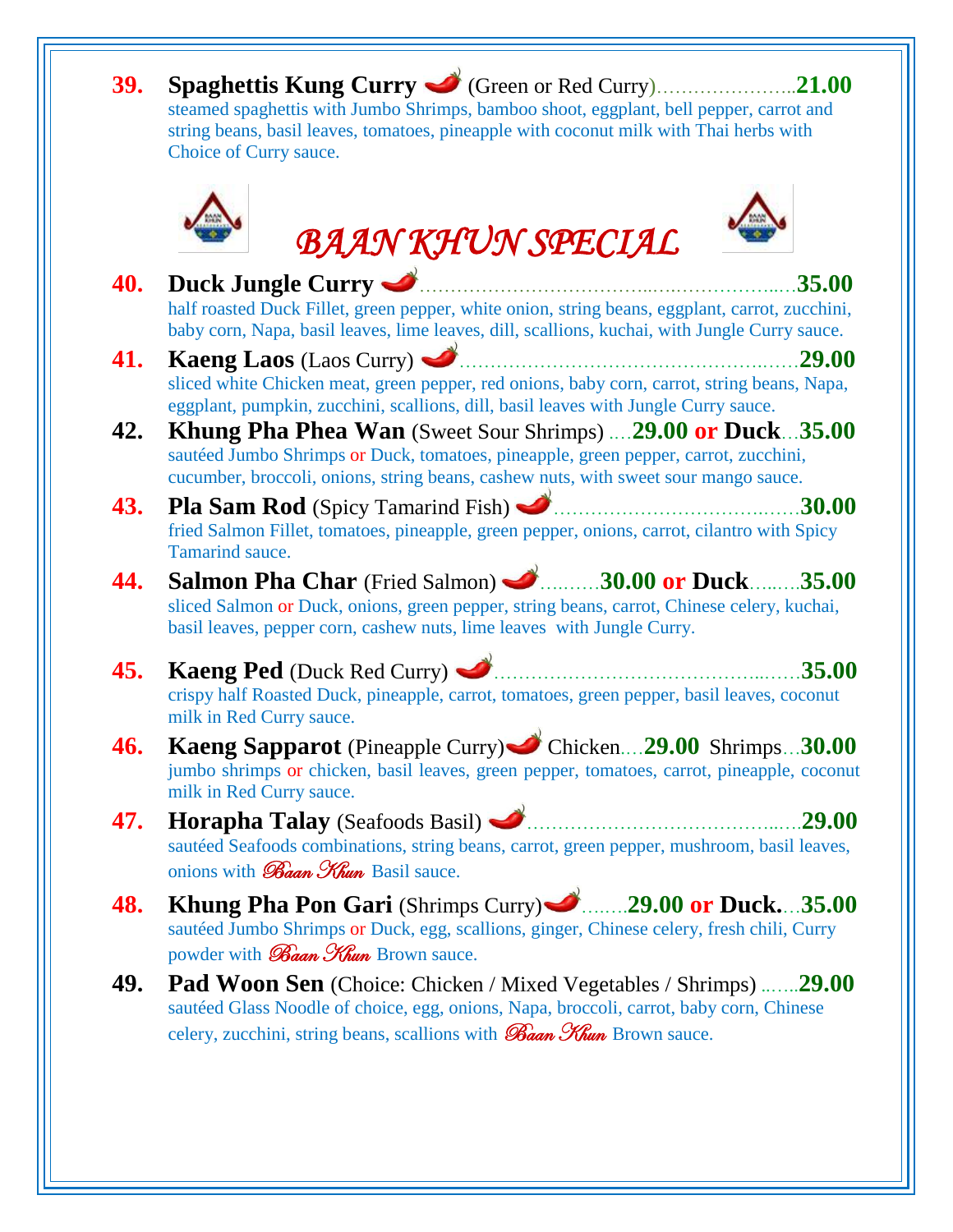| 50. | <b>Basil Duck <math>\triangleleft</math></b>                                                                                                                                                            | 35.00  |
|-----|---------------------------------------------------------------------------------------------------------------------------------------------------------------------------------------------------------|--------|
|     | crispy half Roasted Duck, green pepper, tomatoes, pineapple, string beans, carrot,<br>mushrooms, onions, kuchai, basil leaves with <b>Baan Khun</b> Basil sauce.                                        |        |
| 51. | Steamed Salmon Green Curry 30.00 or Duck35.00<br>steamed Salmon Fillet or Duck, carrot, bamboo shoots, eggplant, string beans, green pepper,<br>basil leaves, coconut milk in herbal Green curry sauce. |        |
| 52. | <b>Tamarind Duck <math>\rightarrow</math></b><br>crispy half Roasted Duck, mushrooms, carrot, green pepper, tomatoes, pineapple with<br>spicy Tamarind sauce.                                           | 35.00  |
| 53. | <b>Steamed Salmon Ginger.</b><br>.<br>fillet of salmon sautéed with fresh sliced ginger, onion, scallions, mushrooms, celery,<br>bell pepper, broccoli, carrot and <i>Baan Khun</i> brown sauce.        | 30.00  |
| 54. | Steamed Salmon Basil<br>steamed Salmon Fillet, basil leaves, green pepper, string beans, carrot, mushrooms, onions<br>with <b>Baan Khun Basil sauce.</b>                                                | 30.00  |
| 55. | sautéed Jumbo Shrimps or Duck, mixed vegetables, topping with Peanut Sauce.                                                                                                                             | .35.00 |
| 56. | sautéed sliced Chicken or Duck meat, string beans, lime leaves, chili paste with<br>Baan Khun pad prig khing and brown sauce.                                                                           |        |
| 57. | <b>Peanut Salmon</b><br>Fillet salmon, sautéed spicy mixed vegetables topped with peanut sauce.                                                                                                         | 30.00  |
| 58. | <b>Kung Lad Prig</b><br>pan-seared jumbo shrimps, bell pepper, carrot, mushrooms with tamarind sauce.                                                                                                   | 30.00  |
| 59. | <b>Basil Scallop</b><br>pan-seared scallops, bell pepper, string beans, mushrooms, onion, basil leaves with<br><b>Baan Khun</b> spicy sauce.                                                            | 30.00  |
| 60. | Vegetarian Duck Basil<br>sautéed with bell pepper, string beans, carrot, mushrooms, basil leaves, onion with<br><b>Baan Khun</b> basil sauce.                                                           | .23.00 |
| 61. | Vegetarian Duck Red or Green Curry                                                                                                                                                                      |        |